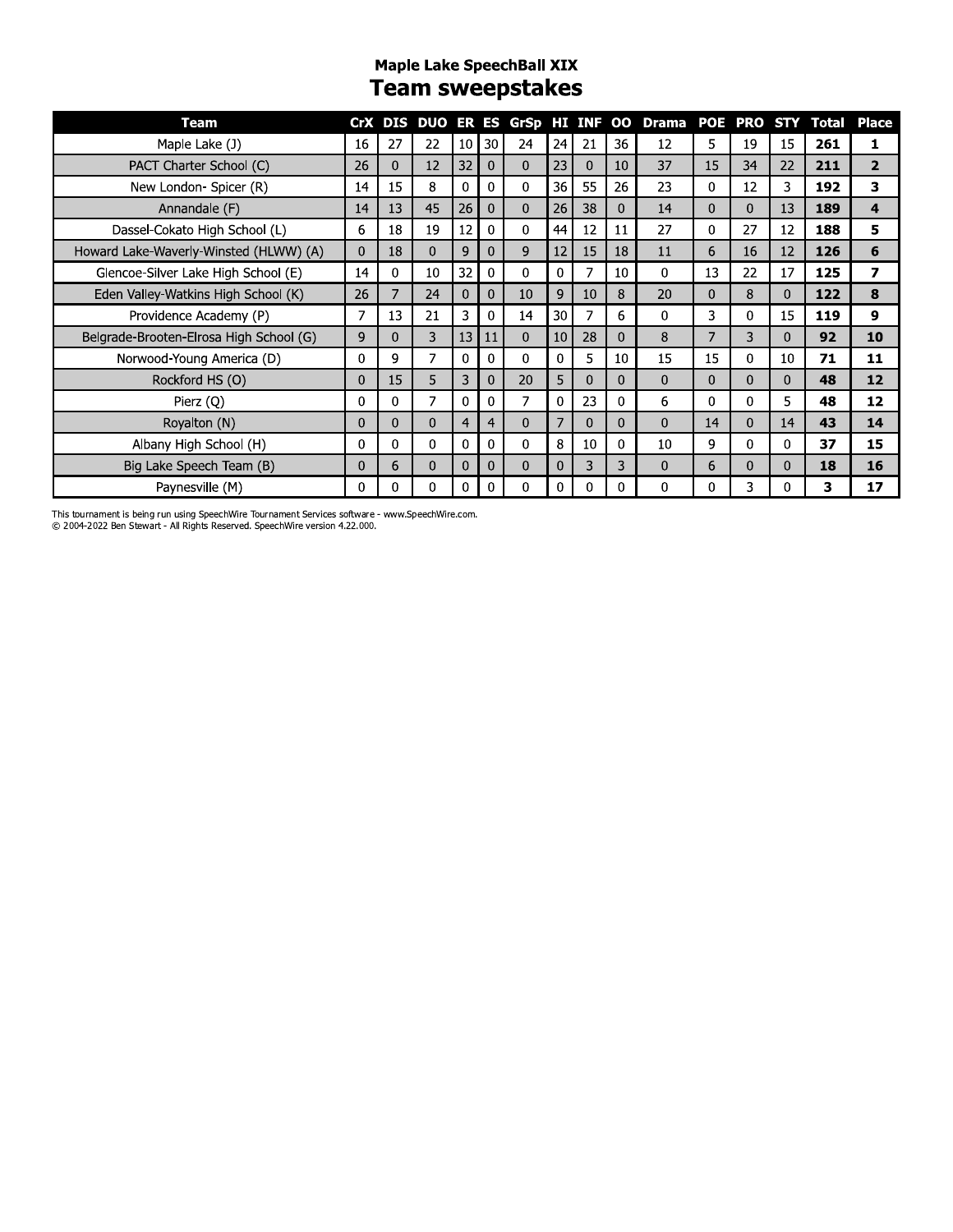# Maple Lake SpeechBall XIX<br>Creative Expression

| Code           | Team                                | Competitor(s)     |        | <b>Prelims</b> |        | Rank           | <b>Recips</b> | <b>Head to</b> | Spkr.  | Prelim                  |
|----------------|-------------------------------------|-------------------|--------|----------------|--------|----------------|---------------|----------------|--------|-------------------------|
|                |                                     |                   | П      |                | 3      | total          |               | head           | points | result                  |
| C1             | <b>PACT Charter School</b>          | Fenani Ahmed      | 3(95)  | 2(96)          | 1(99)  | 6              | 1.83          | 5.             | 290    | 5                       |
| C <sub>2</sub> | <b>PACT Charter School</b>          | Carter Binsfeld   | 1(100) | 1(99)          | 2(97)  | $\overline{4}$ | 2.50          |                | 296    | $\overline{2}$          |
| E1             | Glencoe-Silver Lake High School     | Kimberly Ruiz     | 2(97)  | 1(99)          | 1(100) | 4              | 2.50          |                | 296    | 2                       |
| F1             | Annandale                           | Izzy Wheeler      | 5(90)  | 4(95)          | 4(95)  | 13             | 0.70          |                | 280    | 13                      |
| F <sub>3</sub> | Annandale                           | Ava Townsend      | 3(97)  | 3(93)          | 3(96)  | 9              | 1.00          |                | 286    | 8                       |
| G <sub>1</sub> | Belgrade-Brooten-Elrosa High School | Kara Wold         | 4(96)  | 2(98)          | 3(96)  | 9              | 1.08          |                | 290    | $\overline{\mathbf{z}}$ |
| J1             | Maple Lake                          | Aidan Kolehmainen | 1(99)  | 2(98)          | 3(95)  | 6              | 1.83          | 4              | 292    | 4                       |
| J2             | Maple Lake                          | Erica Springbaum  | 4(88)  | 5(93)          | 5(94)  | 14             | 0.65          |                | 275    | 14                      |
| K1             | Eden Valley-Watkins High School     | Ellexa Orbeck     | 2(98)  | 3(97)          | 2(98)  | 7              | 1.33          |                | 293    | 6                       |
| K <sub>2</sub> | Eden Valley-Watkins High School     | Hailey Ramthun    | 1(100) | 1(99)          | 1(99)  | 3              | 3.00          |                | 298    | 1                       |
| L1             | Dassel-Cokato High School           | Annalise Wheatley | 2(96)  | 5(95)          | 5(94)  | 12             | 0.90          |                | 285    | 12                      |
| P1             | Providence Academy                  | Mckennah Anderson | 3(93)  | 4(92)          | 4(95)  | 11             | 0.83          |                | 280    | 11                      |
| R1             | New London- Spicer                  | Jace Neal         | 5(89)  | 4(96)          | 2(97)  | 11             | 0.95          |                | 282    | 9                       |
| R <sub>2</sub> | New London- Spicer                  | Anastassia Murphy | 4(91)  | 3(97)          | 4(94)  | 11             | 0.83          |                | 282    | 10                      |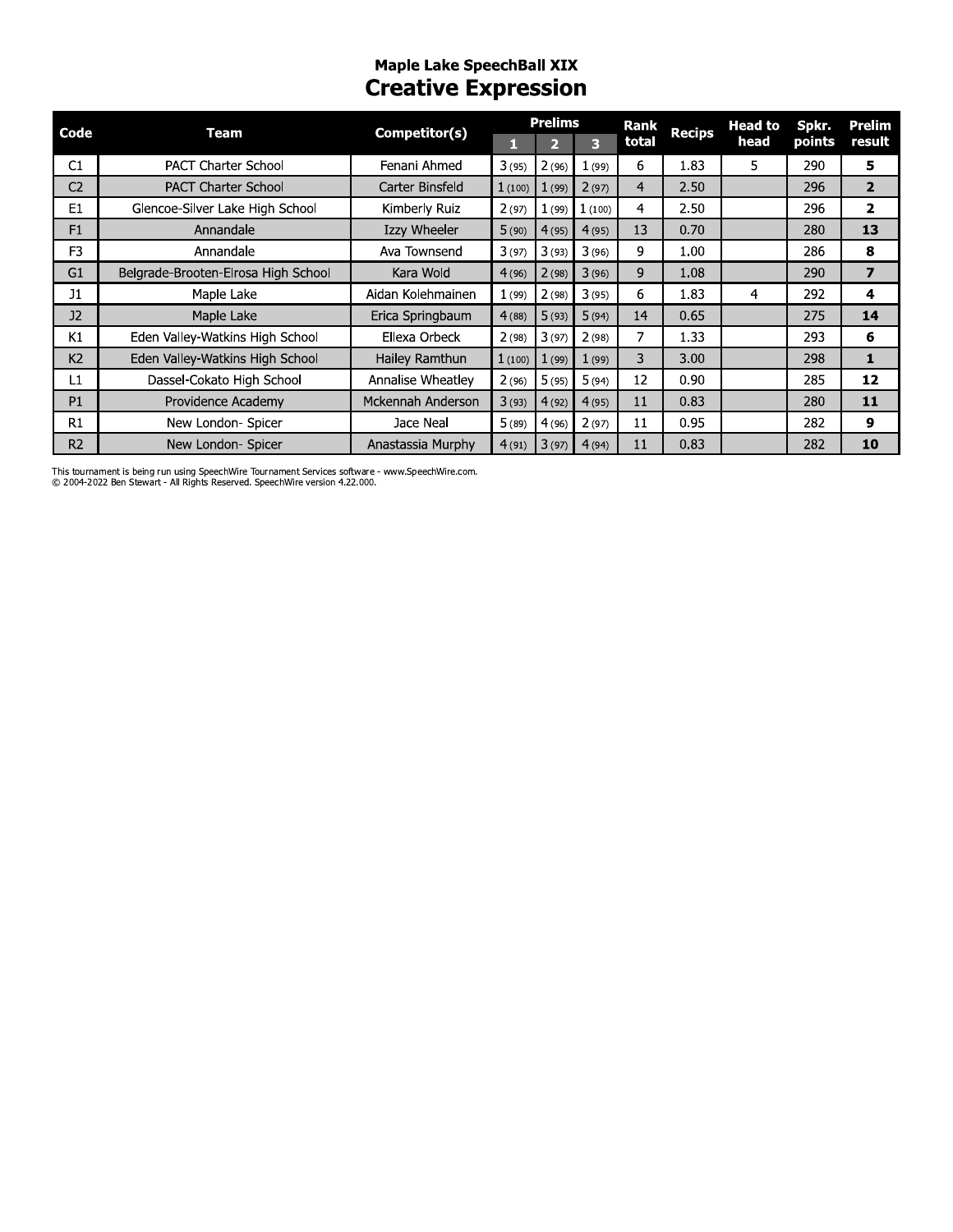#### Maple Lake SpeechBall XIX **Discussion**

| Code           | Team                               |                       |       | <b>Prelims</b> |       | <b>Rank</b> | <b>Recips</b> | <b>Head to</b> | Spkr.  | Prelim         |
|----------------|------------------------------------|-----------------------|-------|----------------|-------|-------------|---------------|----------------|--------|----------------|
|                |                                    | Competitor(s)         | н     | 2              | 3     | total       |               | head           | points | result         |
| A1             | Howard Lake-Waverly-Winsted (HLWW) | Brooke Baumann        | 1(98) | 4(95)          | 5(94) | 10          | 1.45          |                | 287    | 8              |
| A <sub>2</sub> | Howard Lake-Waverly-Winsted (HLWW) | Julianna Peterson     | 5(92) | 5(87)          | 5(90) | 15          | 0.60          |                | 269    | 16             |
| A4             | Howard Lake-Waverly-Winsted (HLWW) | Ash Grosshuesch       | 4(93) | 3(96)          | 4(95) | 11          | 0.83          |                | 284    | 11             |
| <b>B2</b>      | Big Lake Speech Team               | Ariel Chaparro        | 5(91) | 5(93)          | 5(93) | 15          | 0.60          |                | 277    | 14             |
| B <sub>3</sub> | Big Lake Speech Team               | Ashlynn Johnson       | 5(90) | 5(88)          | 5(90) | 15          | 0.60          |                | 268    | 17             |
| D <sub>1</sub> | Norwood-Young America              | Gabi Schmidt          | 3(94) | 2(97)          | 4(95) | 9           | 1.08          |                | 286    | $\overline{ }$ |
| F <sub>2</sub> | Annandale                          | Kieya Sargent         | 3(96) | 1(99)          | 1(98) | 5           | 2.33          |                | 293    | $\overline{2}$ |
| J1             | Maple Lake                         | Claire Carlson        | 2(97) | 2(97)          | 2(97) | 6           | 1.50          |                | 291    | 5              |
| J2             | Maple Lake                         | Devin Hackbarth       | 5(90) | 5(93)          | 5(94) | 15          | 0.60          |                | 277    | 14             |
| J <sub>3</sub> | Maple Lake                         | <b>Bradley Browne</b> | 2(98) | 3(95)          | 1(98) | 6           | 1.83          |                | 291    | 4              |
| K1             | Eden Valley-Watkins High School    | Dominick Johnson      | 4(96) | 4(94)          | 3(96) | 11          | 0.83          |                | 286    | 10             |
| L1             | Dassel-Cokato High School          | Elijah Wheatley       | 2(97) | 2(97)          | 2(97) | 6           | 1.50          |                | 291    | 5              |
| L2             | Dassel-Cokato High School          | Evan Johnson          | 3(97) | 5(92)          | 4(93) | 12          | 0.78          |                | 282    | 13             |
| <b>O2</b>      | <b>Rockford HS</b>                 | Jasmine Faue          | 1(98) | 1(98)          | 1(98) | 3           | 3.00          |                | 294    | 1              |
| P1             | Providence Academy                 | Skylar Bartz          | 1(99) | 1(98)          | 3(96) | 5.          | 2.33          |                | 293    | $\overline{2}$ |
| R1             | New London- Spicer                 | <b>Allison Keck</b>   | 5(92) | 3(96)          | 2(97) | 10          | 1.03          |                | 285    | 9              |
| R <sub>2</sub> | New London- Spicer                 | Ian Carlson           | 4(92) | 4(91)          | 3(94) | 11          | 0.83          |                | 277    | 12             |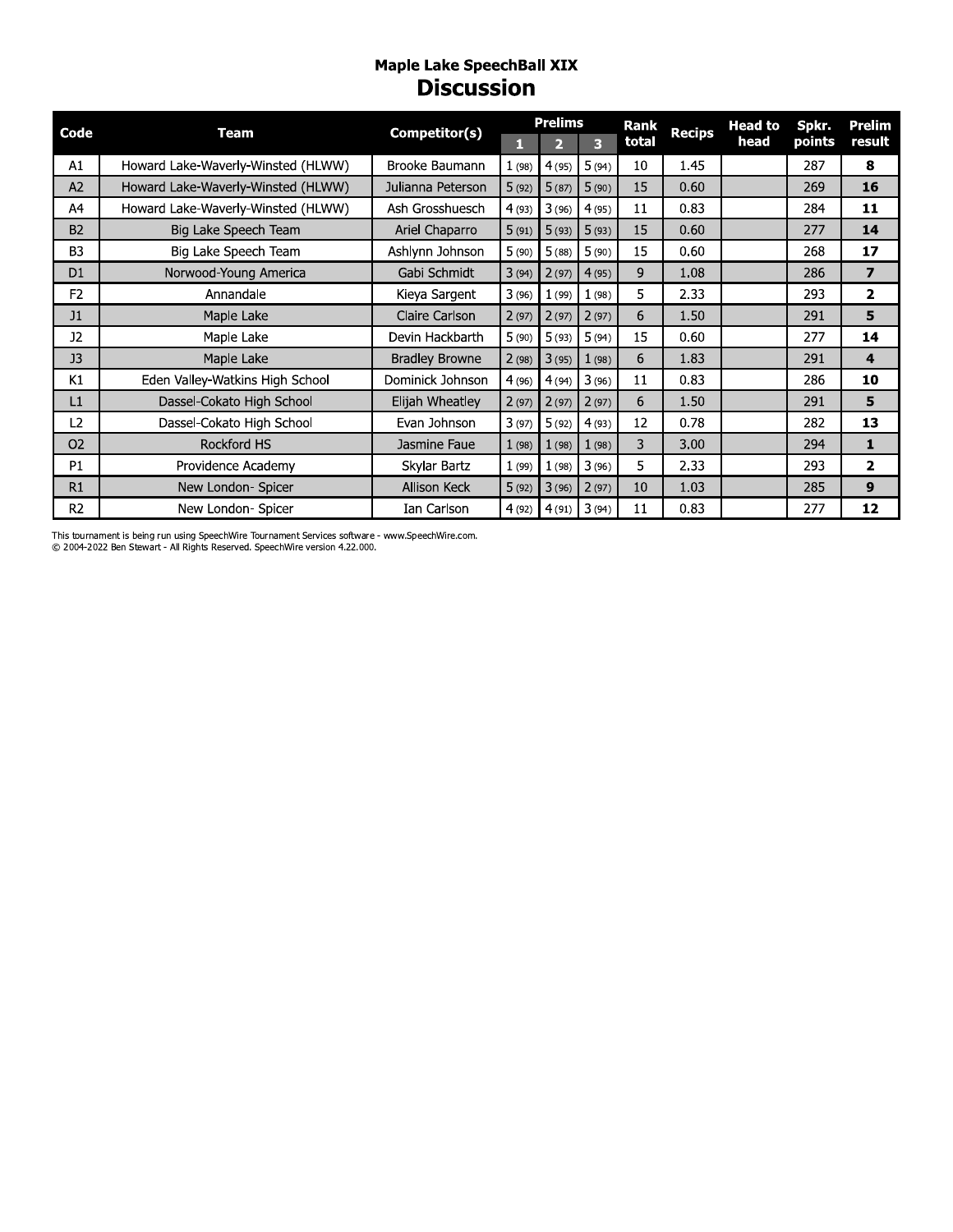#### **Maple Lake SpeechBall XIX Duo Interpretation**

| Code           | <b>Team</b>                         |                                                                |        | <b>Prelims</b>           |                         | Rank           | <b>Recips</b> | <b>Head to Spkr. Prelim</b> |               |                |
|----------------|-------------------------------------|----------------------------------------------------------------|--------|--------------------------|-------------------------|----------------|---------------|-----------------------------|---------------|----------------|
|                |                                     | Competitor(s)                                                  | П      |                          | $\overline{\mathbf{3}}$ | total          |               | head                        | points result |                |
| C1             | <b>PACT Charter School</b>          | Lucas Saburn and Carter Binsfeld                               | 3(97)  | $1(99)$ $2(98)$          |                         | 6              | 1.83          |                             | 294           | 5              |
| D <sub>4</sub> | Norwood-Young America               | Carson Mellingen and Kailey Twiest                             |        | $5(94)$ 3 (95) 3 (95)    |                         | 11             | 0.87          |                             | 284           | 15             |
| E <sub>1</sub> | Glencoe-Silver Lake High School     | Lucia Beste Zehnder and Linette Munoz                          | 2(97)  | $2(98)$ 4 (94)           |                         | 8              | 1.25          |                             | 289           | 7              |
| F1             | Annandale                           | Noelle Scheer and Maddy Gunnarson                              |        | $1(99)$ $1(100)$ $1(99)$ |                         | 3              | 3.00          |                             | 298           | $\mathbf{1}$   |
| F <sub>2</sub> | Annandale                           | Myles Hayes and Sage Rodguist-Kodet                            | 2(97)  | $5(94)$ 2(97)            |                         | 9              | 1.20          |                             | 288           | 9              |
| F <sub>3</sub> | Annandale                           | Charlotte Wolff and Braxton Wolff                              | 5(94)  | $2(96)$ 3(92)            |                         | 10             | 1.03          |                             | 282           | 10             |
| F <sub>4</sub> | Annandale                           | Julia Kjaer and Allison Heyne                                  | 1(98)  | $3(95)$ $1(99)$          |                         | 5              | 2.33          |                             | 292           | 4              |
| G1             | Belgrade-Brooten-Elrosa High School | Grace Jackson and Mhina Reed                                   | 5(93)  | $5(87)$ 5 (89)           |                         | 15             | 0.60          |                             | 269           | 21             |
| J1             | Maple Lake                          | Hope Jude and Jake Hayes                                       | 1(99)  | $3(96)$ $2(98)$          |                         | 6              | 1.83          |                             | 293           | 6              |
| J <sub>2</sub> | Maple Lake                          | Olivia Mueller and Anna Elke                                   | 5(93)  | $5(93)$ $2(94)$          |                         | 12             | 0.90          |                             | 280           | 16             |
| J3             | Maple Lake                          | Aiden Parchem and Carter Ertel                                 | (4(94) | $5(92)$ $5(95)$          |                         | 14             | 0.65          |                             | 281           | 20             |
| K1             | Eden Valley-Watkins High School     | Amelia Reid and Kallie Becker                                  | 1(98)  | $2(94)$ $1(98)$          |                         | $\overline{4}$ | 2.50          | 3                           | 290           | 3              |
| K <sub>2</sub> | Eden Valley-Watkins High School     | Carson Schmaltz and Makullen Kleist                            | 3(97)  | $2(98)$ 3(95)            |                         | 8              | 1.17          |                             | 290           | 8              |
| L1             | Dassel-Cokato High School           | Noah Jarosz and Conner Tuman                                   | 2(98)  | $1(98)$ $1(98)$          |                         | $\overline{4}$ | 2.50          | $\overline{2}$              | 294           | $\overline{2}$ |
| L2             | Dassel-Cokato High School           | Isaiah Pererva and John Lindstrom                              | 4(96)  | $4(95)$ 5(93)            |                         | 13             | 0.70          |                             | 284           | 18             |
| O <sub>1</sub> | Rockford HS                         | Natalie Lockwood and Melody Lockwood                           | 4(95)  | $5(91)$ 4(91)            |                         | 13             | 0.70          |                             | 277           | 19             |
| P <sub>1</sub> | Providence Academy                  | Isabella Anzalone and Campbell Bridges                         | 2(98)  | $4(96)$ $4(96)$          |                         | 10             | 1.00          |                             | 290           | 11             |
| P <sub>2</sub> | Providence Academy                  | Keira Marshall and Nolan Semsch                                | 4(94)  | $4(94)$ 4(94)            |                         | 12             | 0.75          |                             | 282           | 17             |
| P <sub>3</sub> | Providence Academy                  | Melia Cmiel and William Hilberg                                | 3(95)  | $3(97)$ 5(93)            |                         | 11             | 0.87          |                             | 285           | 14             |
| Q1             | Pierz                               | Payton Stangl and Billie Maye Pohlkamp                         | 5(95)  | 1(98) 5(91)              |                         | 11             | 1.40          |                             | 284           | 13             |
| R1             | New London- Spicer                  | Julia Severtson and Victoria De Bernardis 3 (96) 4 (95) 3 (97) |        |                          |                         | 10             | 0.92          |                             | 288           | 12             |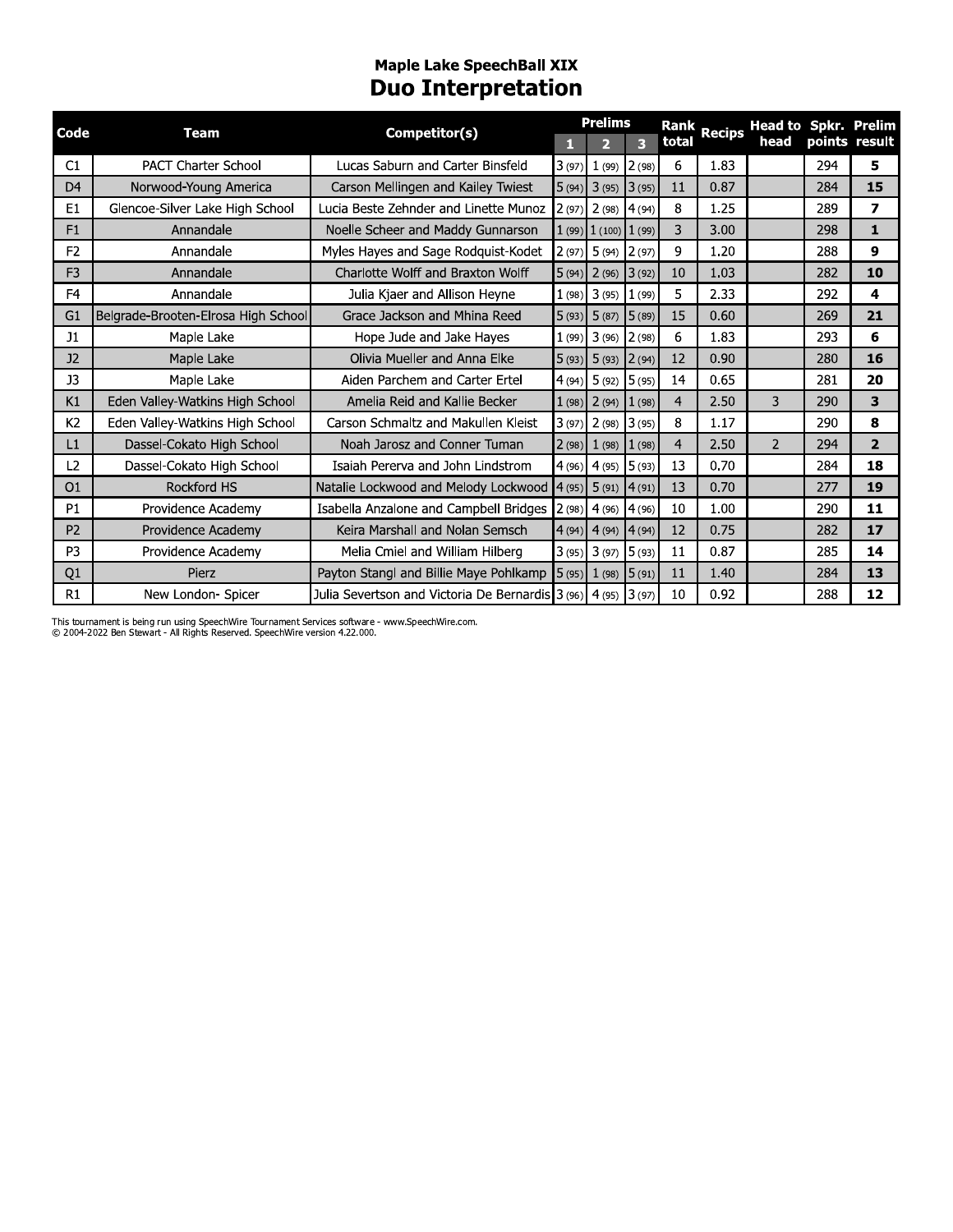## mapie Lake SpeecnBall XIX Extemporaneous Reading

| Code           | <b>Team</b>                         | Competitor(s)          | $\mathbf{1}$ | <b>Prelims</b><br>$\overline{2}$ | $\overline{\mathbf{3}}$ | <b>Rank</b><br>total | <b>Recips</b> | <b>Head to</b><br>head | Spkr.<br>points | Prelim<br>result        |
|----------------|-------------------------------------|------------------------|--------------|----------------------------------|-------------------------|----------------------|---------------|------------------------|-----------------|-------------------------|
| A1             | Howard Lake-Waverly-Winsted (HLWW)  | Megan Wiegand          | 4(95)        |                                  | 4(93) 4(95)             | 12                   | 0.75          |                        | 283             | 12                      |
| A2             | Howard Lake-Waverly-Winsted (HLWW)  | Darby Frei             | 5(91)        | 5(94)                            | 5(91)                   | 15                   | 0.60          |                        | 276             | 16                      |
| C1             | <b>PACT Charter School</b>          | Daisy Richards         | 3(96)        | 1(97)                            | 5(94)                   | 9                    | 1.53          |                        | 287             | 8                       |
| C <sub>2</sub> | <b>PACT Charter School</b>          | Aliyah Givand          | 4(96)        | 1(99)                            | 1(98)                   | 6                    | 2.25          |                        | 293             | $\overline{\mathbf{4}}$ |
| C <sub>3</sub> | <b>PACT Charter School</b>          | Emma Ellison           | 3(98)        | 2(95)                            | 2(98)                   | $\overline{7}$       | 1.33          | 7                      | 291             | $\overline{ }$          |
| E1             | Glencoe-Silver Lake High School     | <b>Ashton LaPlante</b> | 2(99)        | 2(96)                            | 3(95)                   | $\overline{7}$       | 1.33          | 6                      | 290             | 6                       |
| E <sub>2</sub> | Glencoe-Silver Lake High School     | Elisabeth Schmieg      | 2(98)        | 3(93)                            | 1(98)                   | 6                    | 1.83          |                        | 289             | 5.                      |
| E <sub>3</sub> | Glencoe-Silver Lake High School     | Nicole Washburn        | 1(99)        | 4(96)                            | 4(95)                   | 9                    | 1.50          |                        | 290             | $\mathbf{9}$            |
| F1             | Annandale                           | Macie Groth            | 2(98)        | 1(97)                            | 2(97)                   | 5                    | 2.00          |                        | 292             | 3                       |
| F <sub>2</sub> | Annandale                           | Amelia Clark           | 1(100)       | 2(98)                            | 2(97)                   | 5                    | 2.00          |                        | 295             | $\overline{2}$          |
| G1             | Belgrade-Brooten-Elrosa High School | Aynsley Preble         | 1(99)        | 3(97)                            | 1(99)                   | 5                    | 2.33          |                        | 295             | $\mathbf{1}$            |
| J1             | Maple Lake                          | Sarah Neutz            | 5(91)        | 5(88)                            | 5(94)                   | 15                   | 0.60          |                        | 273             | 17                      |
| J2             | Maple Lake                          | Isaac Wagner           | 3(97)        | 5(94)                            | 3(96)                   | 11                   | 0.87          |                        | 287             | 10                      |
| L1             | Dassel-Cokato High School           | Isabelle Densmore      | 5(95)        | 3(95)                            | 3(96)                   | 11                   | 0.87          |                        | 286             | 11                      |
| L <sub>2</sub> | Dassel-Cokato High School           | <b>Emmaly Aase</b>     | 4(95)        | 5(89)                            | 4(90)                   | 13                   | 0.70          |                        | 274             | 13                      |
| N1             | Royalton                            | <b>Ashley Knettel</b>  | 5(93)        | 4(91)                            | 5(89)                   | 14                   | 0.65          |                        | 273             | 14                      |
| O <sub>1</sub> | Rockford HS                         | Rosa Broen             | 5(93)        | 5(92)                            | 5(88)                   | 15                   | 0.60          |                        | 273             | 17                      |
| P <sub>1</sub> | Providence Academy                  | Demi Ogunmodede        | 5(92)        | 5(95)                            | 5(93)                   | 15                   | 0.60          |                        | 280             | 15                      |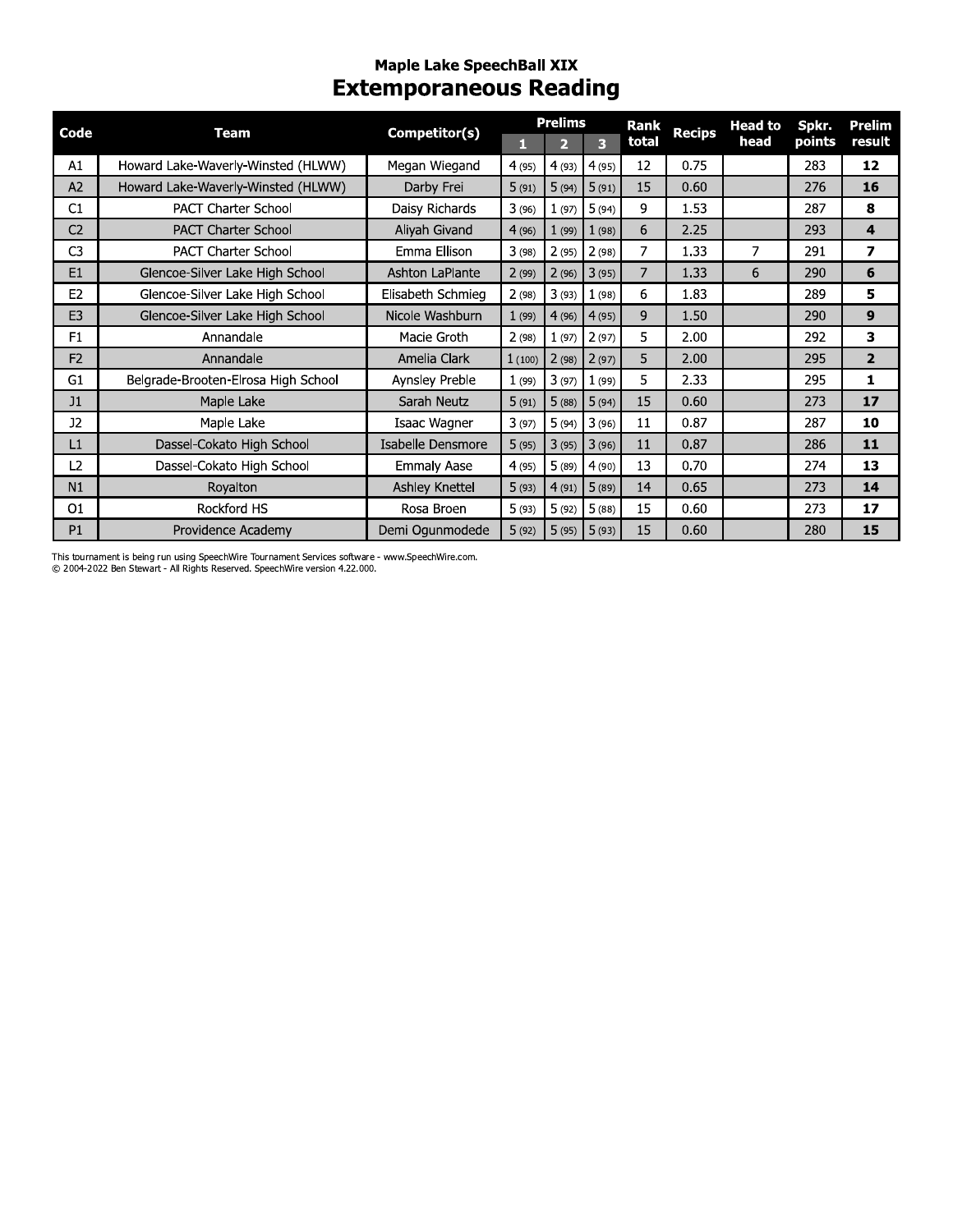### mapie Lake SpeecnBall XIX Extemporaneous Speaking

| Code           | <b>Team</b>                         | Competitor(s)  |       | <b>Prelims</b>        |                         | Rank  | <b>Recips</b> | <b>Head to</b> | Spkr.  | <b>Prelim</b> |
|----------------|-------------------------------------|----------------|-------|-----------------------|-------------------------|-------|---------------|----------------|--------|---------------|
|                |                                     |                | П     | D,                    | $\overline{\mathbf{3}}$ | total |               | head           | points | result        |
| G1             | Belgrade-Brooten-Elrosa High School | Jeffrey Cihlar | 2(97) | 3(92)                 | 2(97)                   | 7     | 1.33          |                | 286    |               |
| J1             | Maple Lake                          | Grace Fritz    |       | $3(96)$ $2(95)$       | 3(96)                   | 8     | 1.17          |                | 287    |               |
| J2             | Maple Lake                          | Greta Brown    | 1(99) | 1(97)                 | 1(98)                   | 3     | 3.00          |                | 294    |               |
| J <sub>3</sub> | Maple Lake                          | Maya Carter    | 4(95) | 5(88)                 | 4(94)                   | 13    | 0.70          |                | 277    |               |
| N1             | Royalton                            | Chris Novak    |       | $5(92)$ 4 (90) 5 (93) |                         | 14    | 0.65          |                | 275    |               |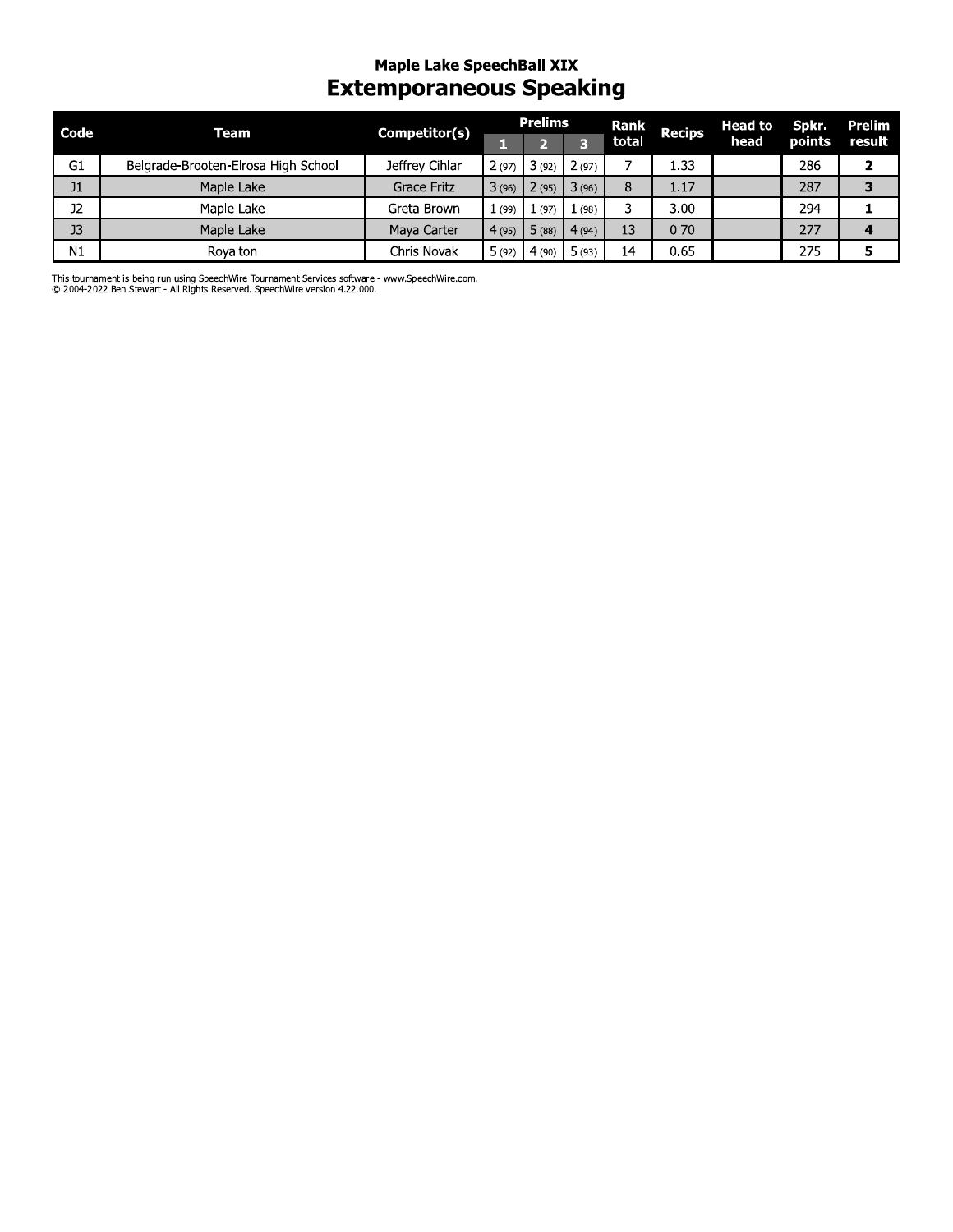#### Maple Lake SpeechBall XIX **Great Speeches**

| Code           | Team                               | Competitor(s)   |       | <b>Prelims</b> |               | Rank  | <b>Recips</b> | <b>Head to</b> | Spkr.  | Prelim |
|----------------|------------------------------------|-----------------|-------|----------------|---------------|-------|---------------|----------------|--------|--------|
|                |                                    |                 |       |                |               | total |               | head           | points | result |
| A1             | Howard Lake-Waverly-Winsted (HLWW) | Emma Huss       | 3(95) |                | $2(95)$ 4(91) | 9     | 1.08          |                | 281    | 6      |
| J1             | Maple Lake                         | Anna McClelland | 2(97) | 1(98)          | 2(97)         | 5     | 2.00          |                | 292    |        |
| <b>J2</b>      | Maple Lake                         | Makkal Tessman  | 2(97) | 3(93)          | 2(97)         |       | 1.33          |                | 287    |        |
| K1             | Eden Valley-Watkins High School    | Gretta Lemke    | 3(96) | 4(91)          | 1(99)         | 8     | 1.58          |                | 286    | 5      |
| O <sub>1</sub> | Rockford HS                        | Maggie Johnson  | 1(98) | (98)           | 3(95)         | 5     | 2.33          |                | 291    | 2      |
| O <sub>2</sub> | <b>Rockford HS</b>                 | Robbie Johnson  | 4(94) | 3(90)          | 4(94)         | 11    | 0.83          |                | 278    | 8      |
| P1             | Providence Academy                 | Sandra Alb      | 1(98) | 2(96)          | (99)          | 4     | 2.50          |                | 293    |        |
| Q <sub>1</sub> | Pierz                              | Maya Thesing    | 4(95) | (4(89))        | 3(96)         | 11    | 0.83          |                | 280    |        |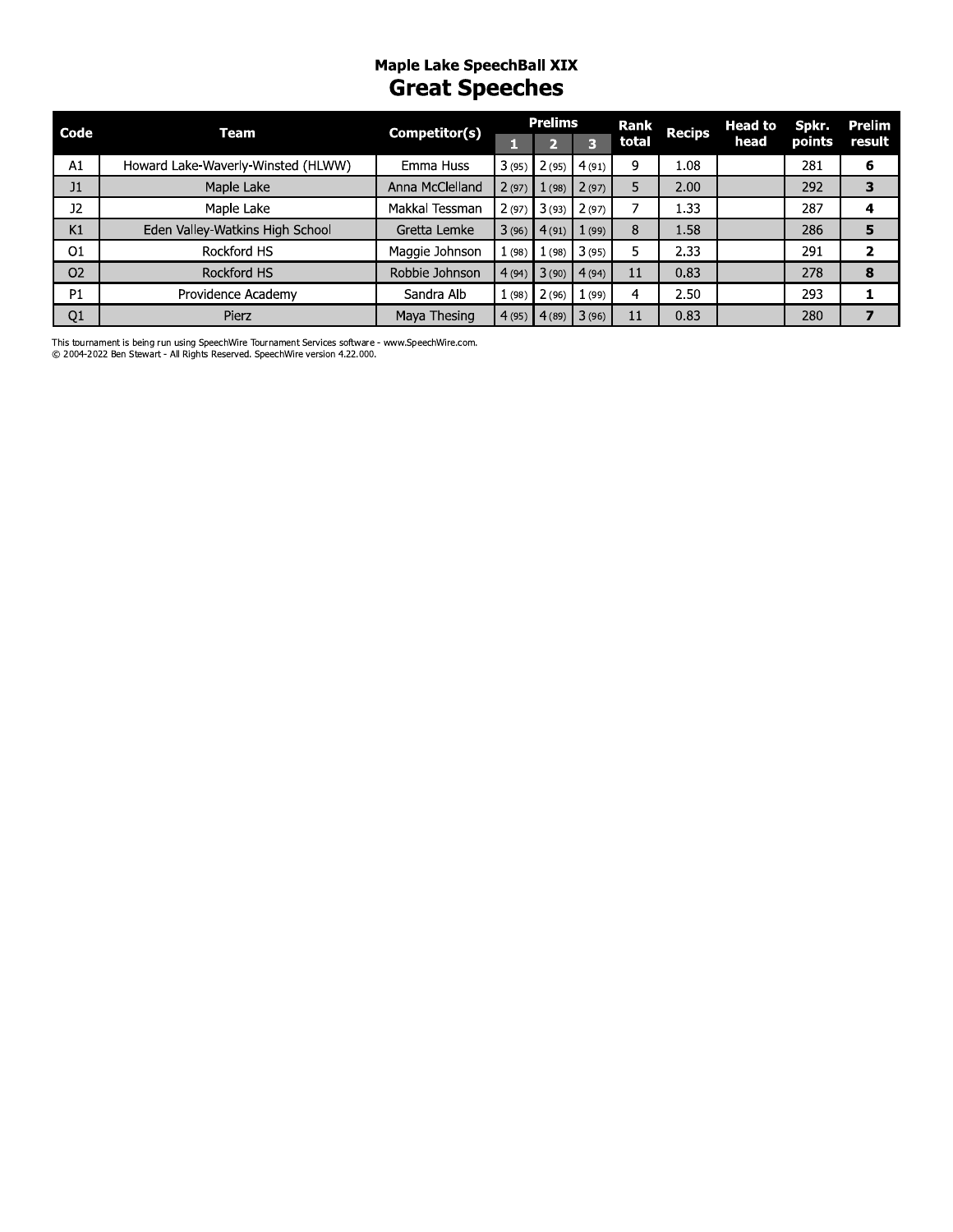#### Maple Lake SpeechBall XIX **Humorous Interpretation**

| Code           | <b>Team</b>                         | Competitor(s)          | п     | <b>Prelims</b><br>$\overline{2}$ | 3      | <b>Rank</b><br>total | <b>Recips</b> | <b>Head to</b><br>head | Spkr.<br>points | <b>Prelim</b><br>result |
|----------------|-------------------------------------|------------------------|-------|----------------------------------|--------|----------------------|---------------|------------------------|-----------------|-------------------------|
| A1             | Howard Lake-Waverly-Winsted (HLWW)  | Julia Anderson         | 3(95) | 2(96)                            | 1(99)  | 6                    | 1.83          |                        | 290             | 6                       |
| C1             | <b>PACT Charter School</b>          | Lizzie Saburn          | 5(90) | 4(95)                            | 5(89)  | 14                   | 0.65          |                        | 274             | 26                      |
| C <sub>2</sub> | <b>PACT Charter School</b>          | Olivia Page            | 2(96) | 3(97)                            | 2(96)  | 7                    | 1.33          |                        | 289             | 8                       |
| C <sub>4</sub> | <b>PACT Charter School</b>          | Alexis Bialon          | 3(91) | 3(95)                            | 4(92)  | 10                   | 0.92          |                        | 278             | 17                      |
| F1             | Annandale                           | <b>Tristan Tetrick</b> | 2(92) | 5(94)                            | 5(89)  | 12                   | 0.90          |                        | 275             | 20                      |
| F <sub>2</sub> | Annandale                           | Ava Townsend           | 3(96) | 5(92)                            | 4(93)  | 12                   | 0.78          |                        | 281             | 21                      |
| F <sub>3</sub> | Annandale                           | Stella Borris          | 5(93) | 4(93)                            | 4(94)  | 13                   | 0.70          |                        | 280             | 24                      |
| F <sub>4</sub> | Annandale                           | Allison Heyne          | 3(95) | 3(97)                            | 3(94)  | 9                    | 1.00          |                        | 286             | 14                      |
| G <sub>1</sub> | Belgrade-Brooten-Elrosa High School | Dylan Hirman           | 2(96) | 4(94)                            | 2(98)  | 8                    | 1.25          |                        | 288             | 10                      |
| H1             | Albany High School                  | Kaylin Fischer         | 2(97) | 4(96)                            | 4(90)  | 10                   | 1.00          |                        | 283             | 16                      |
| J1             | Maple Lake                          | Jake Hayes             | 1(98) | 3(96)                            | 1(99)  | 5                    | 2.33          |                        | 293             | 3                       |
| J2             | Maple Lake                          | Ethan Pavlenko         | 5(90) | 5(95)                            | 5(87)  | 15                   | 0.60          |                        | 272             | 28                      |
| J3             | Maple Lake                          | Ivan Laiz              | 2(97) | 5(94)                            | 3(94)  | 10                   | 1.03          |                        | 285             | 15                      |
| K1             | Eden Valley-Watkins High School     | Zach Moser             | 4(94) | 1(98)                            | 4(93)  | 9                    | 1.50          |                        | 285             | 12                      |
| L1             | Dassel-Cokato High School           | Mason Linder           | 5(90) | 5(95)                            | 5(93)  | 15                   | 0.60          |                        | 278             | 27                      |
| L2             | Dassel-Cokato High School           | Noah Pererva           | 4(95) | 5(93)                            | 3(92)  | 12                   | 0.78          |                        | 280             | 22                      |
| L <sub>3</sub> | Dassel-Cokato High School           | Reid Wilson            | 1(97) | 1(99)                            | 2(95)  | 4                    | 2.50          |                        | 291             | 1                       |
| L <sub>4</sub> | Dassel-Cokato High School           | Sydney Roberts         | 5(92) | 1(99)                            | 2(98)  | 8                    | 1.70          |                        | 289             | 9                       |
| L5             | Dassel-Cokato High School           | Ruby Moe               | 1(98) | 5(92)                            | 1(98)  | 7                    | 2.20          |                        | 288             | $\overline{ }$          |
| N1             | Royalton                            | Colten Cimenski        | 4(90) | 2(98)                            | 5(92)  | 11                   | 0.95          |                        | 280             | 18                      |
| 01             | Rockford HS                         | Cat Dieter             | 3(96) | 5(91)                            | 5(90)  | 13                   | 0.73          |                        | 277             | 23                      |
| P <sub>1</sub> | Providence Academy                  | Aly Marshall           | 1(99) | 2(98)                            | 3(95)  | 6                    | 1.83          |                        | 292             | 5                       |
| P <sub>2</sub> | Providence Academy                  | Flynn Jacobs           | 5(94) | 3(95)                            | 1(95)  | 9                    | 1.53          |                        | 284             | 11                      |
| P <sub>3</sub> | Providence Academy                  | <b>Melia Cmiel</b>     | 4(94) | 2(98)                            | 3(95)  | 9                    | 1.08          |                        | 287             | 13                      |
| R <sub>2</sub> | New London- Spicer                  | Matt Monson            | 4(95) | 1(99)                            | 1(100) | 6                    | 2.25          |                        | 294             | $\overline{\mathbf{4}}$ |
| R <sub>3</sub> | New London- Spicer                  | Adam Schiller          | 5(91) | 2(96)                            | 5(90)  | 12                   | 0.90          |                        | 277             | 19                      |
| R <sub>4</sub> | New London- Spicer                  | Harper Hoffman         | 5(92) | 4(96)                            | 5(92)  | 14                   | 0.65          |                        | 280             | 25                      |
| R <sub>5</sub> | New London- Spicer                  | Jackson Barber         | 1(95) | 1(97)                            | 2(93)  | $\overline{4}$       | 2.50          |                        | 285             | $\overline{2}$          |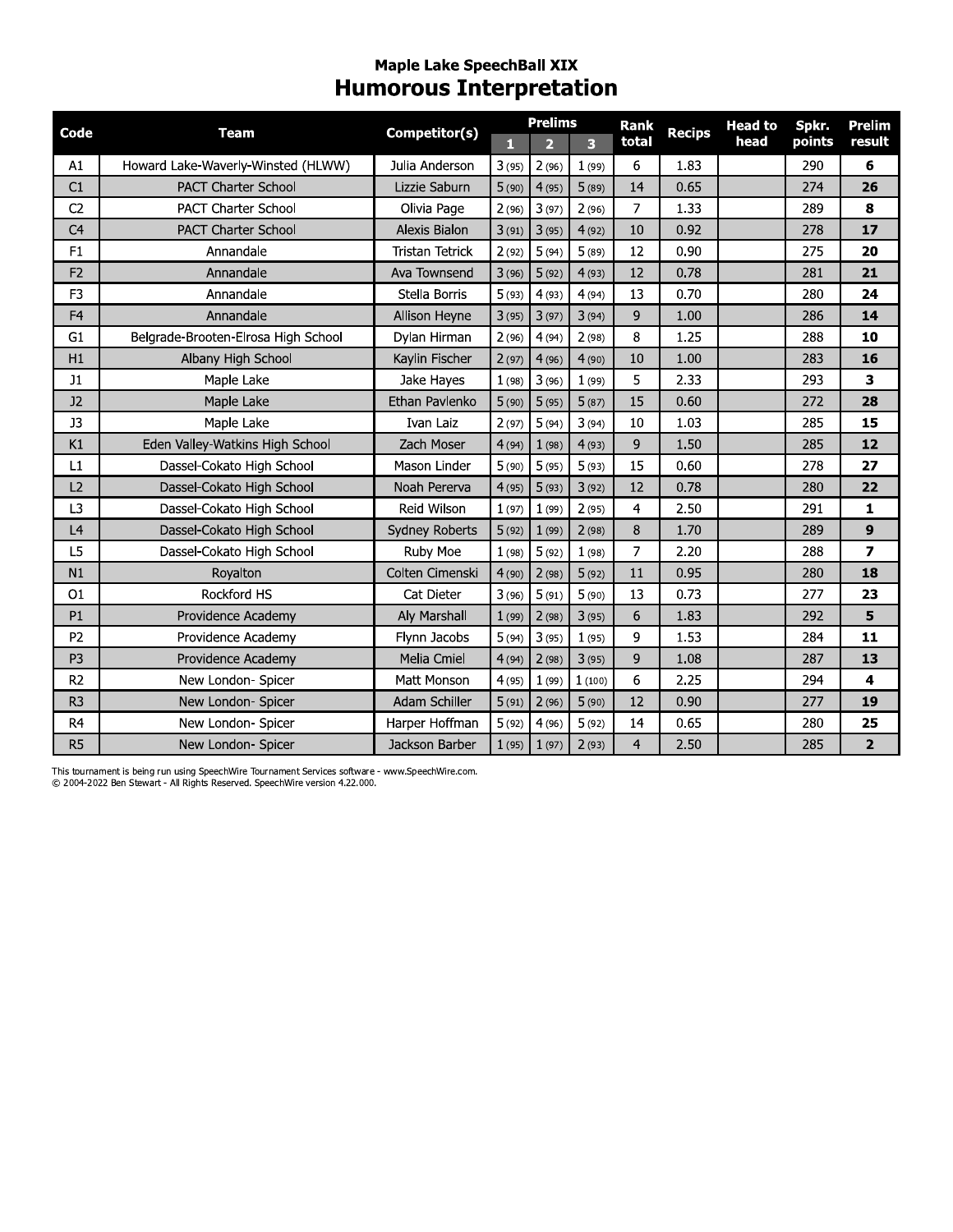# Maple Lake SpeechBall XIX<br>Informative Speaking

| Code           | <b>Team</b>                         | Competitor(s)        | П     | <b>Prelims</b><br>$\overline{2}$ | 3     | <b>Rank</b><br>total | <b>Recips</b> | <b>Head to</b><br>head | Spkr.<br>points | <b>Prelim</b><br>result |
|----------------|-------------------------------------|----------------------|-------|----------------------------------|-------|----------------------|---------------|------------------------|-----------------|-------------------------|
| A1             | Howard Lake-Waverly-Winsted (HLWW)  | Malorie Thorson      | 1(99) | 1(99)                            | 1(99) | 3                    | 3.00          |                        | 297             | 1                       |
| B1             | Big Lake Speech Team                | <b>Allie Cross</b>   | 5(91) | 5(91)                            | 5(93) | 15                   | 0.60          |                        | 275             | 27                      |
| D <sub>1</sub> | Norwood-Young America               | Rebecca Sandeen      | 4(92) | 5(90)                            | 4(96) | 13                   | 0.70          |                        | 278             | 23                      |
| E1             | Glencoe-Silver Lake High School     | Megan Becker         | 4(94) | 3(93)                            | 4(94) | 11                   | 0.83          |                        | 281             | 17                      |
| F1             | Annandale                           | Julia Segner         | 2(94) | 3(94)                            | 2(98) | $\overline{7}$       | 1.33          |                        | 286             | 8                       |
| F <sub>2</sub> | Annandale                           | Kieley Jacobson      | 3(92) | 3(92)                            | 2(95) | 8                    | 1.17          |                        | 279             | 11                      |
| F <sub>3</sub> | Annandale                           | Caitlin Kampsen      | 5(94) | 4(92)                            | 1(97) | 10                   | 1.45          |                        | 283             | 13                      |
| F <sub>4</sub> | Annandale                           | Ryan Helm            | 3(95) | 3(97)                            | 3(96) | 9                    | 1.00          |                        | 288             | 12                      |
| G <sub>1</sub> | Belgrade-Brooten-Elrosa High School | Dylan Bouwman        | 5(93) | 2(94)                            | 5(92) | 12                   | 0.90          |                        | 279             | 20                      |
| G <sub>2</sub> | Belgrade-Brooten-Elrosa High School | <b>Billy Tensen</b>  | 1(98) | 1(96)                            | 1(97) | 3                    | 3.00          |                        | 291             | $\overline{2}$          |
| G3             | Belgrade-Brooten-Elrosa High School | Aidan Johnson        | 2(96) | 4(95)                            | 5(96) | 11                   | 0.95          |                        | 287             | 14                      |
| H1             | Albany High School                  | Michaela Buersken    | 3(96) | 4(96)                            | 4(94) | 11                   | 0.83          |                        | 286             | 16                      |
| H <sub>2</sub> | Albany High School                  | MaKara Miller        | 5(90) | 5(90)                            | 5(93) | 15                   | 0.60          |                        | 273             | 28                      |
| J1             | Maple Lake                          | Katie Hagen          | 5(91) | 5(94)                            | 2(96) | 12                   | 0.90          |                        | 281             | 19                      |
| J2             | Maple Lake                          | Angelena Bougie      | 4(88) | 5(90)                            | 5(92) | 14                   | 0.65          | 26                     | 270             | 26                      |
| J3             | Maple Lake                          | Natalie Neumann      | 4(95) | 5(91)                            | 4(92) | 13                   | 0.70          |                        | 278             | 23                      |
| <b>J4</b>      | Maple Lake                          | Alvssa Hadler        | 4(96) | 5(95)                            | 3(97) | 12                   | 0.78          |                        | 288             | 21                      |
| K <sub>2</sub> | Eden Valley-Watkins High School     | Aaliyah Albright     | 5(95) | 2(95)                            | 5(93) | 12                   | 0.90          |                        | 283             | 18                      |
| K4             | Eden Valley-Watkins High School     | Katelyn Mattheisen   | 5(94) | 5(93)                            | 4(94) | 14                   | 0.65          | 25                     | 281             | 25                      |
| L1             | Dassel-Cokato High School           | Elaine Wang          | 2(98) | 1(99)                            | 3(95) | 6                    | 1.83          | $\overline{7}$         | 292             | $\overline{7}$          |
| P1             | Providence Academy                  | Kacey Cessor-Culver  | 5(87) | 3(97)                            | 3(96) | 11                   | 0.87          |                        | 280             | 15                      |
| Q1             | Pierz                               | <b>Gunther Dodge</b> | 3(97) | 1(96)                            | 1(98) | 5                    | 2.33          |                        | 291             | 4                       |
| Q <sub>2</sub> | Pierz                               | Christina Schaefer   | 1(97) | 2(98)                            | 5(90) | 8                    | 1.70          |                        | 285             | 9                       |
| R1             | New London- Spicer                  | Julia Severtson      | 2(96) | 4(92)                            | 2(97) | 8                    | 1.25          |                        | 285             | 10                      |
| R <sub>2</sub> | New London- Spicer                  | Samantha Wookey      | 3(89) | 4(91)                            | 5(92) | 12                   | 0.78          |                        | 272             | 22                      |
| R <sub>3</sub> | New London- Spicer                  | Jacob Schorn         | 1(99) | 2(98)                            | 3(94) | 6                    | 1.83          | 6                      | 291             | 6                       |
| R <sub>4</sub> | New London- Spicer                  | Andrew Straub        | 1(97) | 1(99)                            | 2(97) | 4                    | 2.50          |                        | 293             | 3                       |
| R <sub>5</sub> | New London- Spicer                  | Abby Vanderwerf      |       | $2(98)$ $2(95)$                  | 1(99) | 5                    | 2.00          |                        | 292             | 5                       |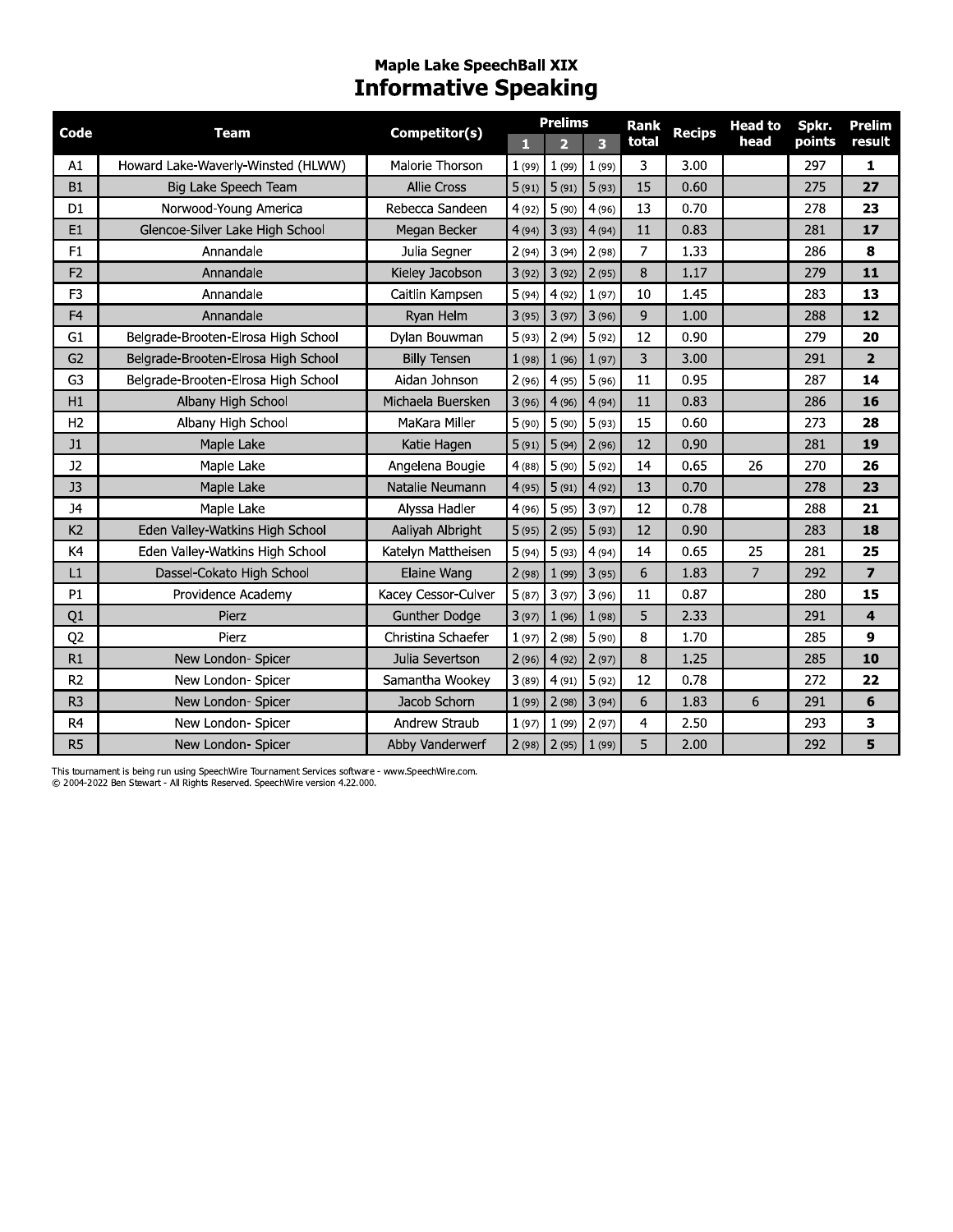# Maple Lake SpeechBall XIX<br>**Original Oratory**

| Code           | Team                               | Competitor(s)     |        | <b>Prelims</b> |       | Rank           | <b>Recips</b> | <b>Head to</b> | Spkr.  | Prelim       |
|----------------|------------------------------------|-------------------|--------|----------------|-------|----------------|---------------|----------------|--------|--------------|
|                |                                    |                   | п      |                | 3     | total          |               | head           | points | result       |
| A1             | Howard Lake-Waverly-Winsted (HLWW) | Cade Kuznia       | 2(95)  | 3(95)          | 2(97) |                | 1.33          |                | 287    | 5            |
| A2             | Howard Lake-Waverly-Winsted (HLWW) | Nathan Dressel    | 4(93)  | 3(91)          | 4(95) | 11             | 0.83          |                | 279    | 12           |
| <b>B1</b>      | Big Lake Speech Team               | Natalie Conklin   | 5(92)  | 5(92)          | 5(94) | 15             | 0.60          |                | 278    | 16           |
| C <sub>2</sub> | <b>PACT Charter School</b>         | Braxton Akkerman  | 1(96)  | 5(90)          | 2(97) | 8              | 1.70          |                | 283    | 6            |
| D <sub>2</sub> | Norwood-Young America              | Tenley Read       | 5(91)  | 2(96)          | 5(93) | 12             | 0.90          |                | 280    | 13           |
| D <sub>3</sub> | Norwood-Young America              | Jackson VanHorn   | 5(91)  | 5(94)          | 4(90) | 14             | 0.65          |                | 275    | 15           |
| E1             | Glencoe-Silver Lake High School    | Ava Elias         | 3(93)  | 4(90)          | 1(97) | 8              | 1.58          |                | 280    | 7            |
| J1             | Maple Lake                         | Calli Hadler      | 2(94)  | 1(97)          | 1(98) | 4              | 2.50          |                | 289    | $\mathbf{1}$ |
| <b>J2</b>      | Maple Lake                         | Josephine Niemiec | 1(98)  | 1(99)          | 3(96) | 5              | 2.33          |                | 293    | 2            |
| J3             | Maple Lake                         | Jordyn Demarais   | 3(94)  | 4(93)          | 2(96) | 9              | 1.08          |                | 283    | 8            |
| K1             | Eden Valley-Watkins High School    | Josie Huberty     | 2(96)  | 3(95)          | 5(89) | 10             | 1.03          |                | 280    | 9            |
| L1             | Dassel-Cokato High School          | Dylan Tessmer     | 1(98)  | 2(98)          | 4(95) | $\overline{7}$ | 1.75          |                | 291    | 4            |
| P <sub>1</sub> | Providence Academy                 | Anika Austvold    | 5(90)  | 2(96)          | 5(94) | 12             | 0.90          |                | 280    | 13           |
| R1             | New London- Spicer                 | Stella Nordin     | 4(93)  | 4(95)          | 3(96) | 11             | 0.83          |                | 284    | 11           |
| R <sub>3</sub> | New London- Spicer                 | Addie Buboltz     | 4 (92) | 1(98)          | 1(99) | 6              | 2.25          |                | 289    | 3            |
| R <sub>4</sub> | New London- Spicer                 | Amyra Gamez       | 3(94)  | 5(89)          | 3(94) | 11             | 0.87          |                | 277    | 10           |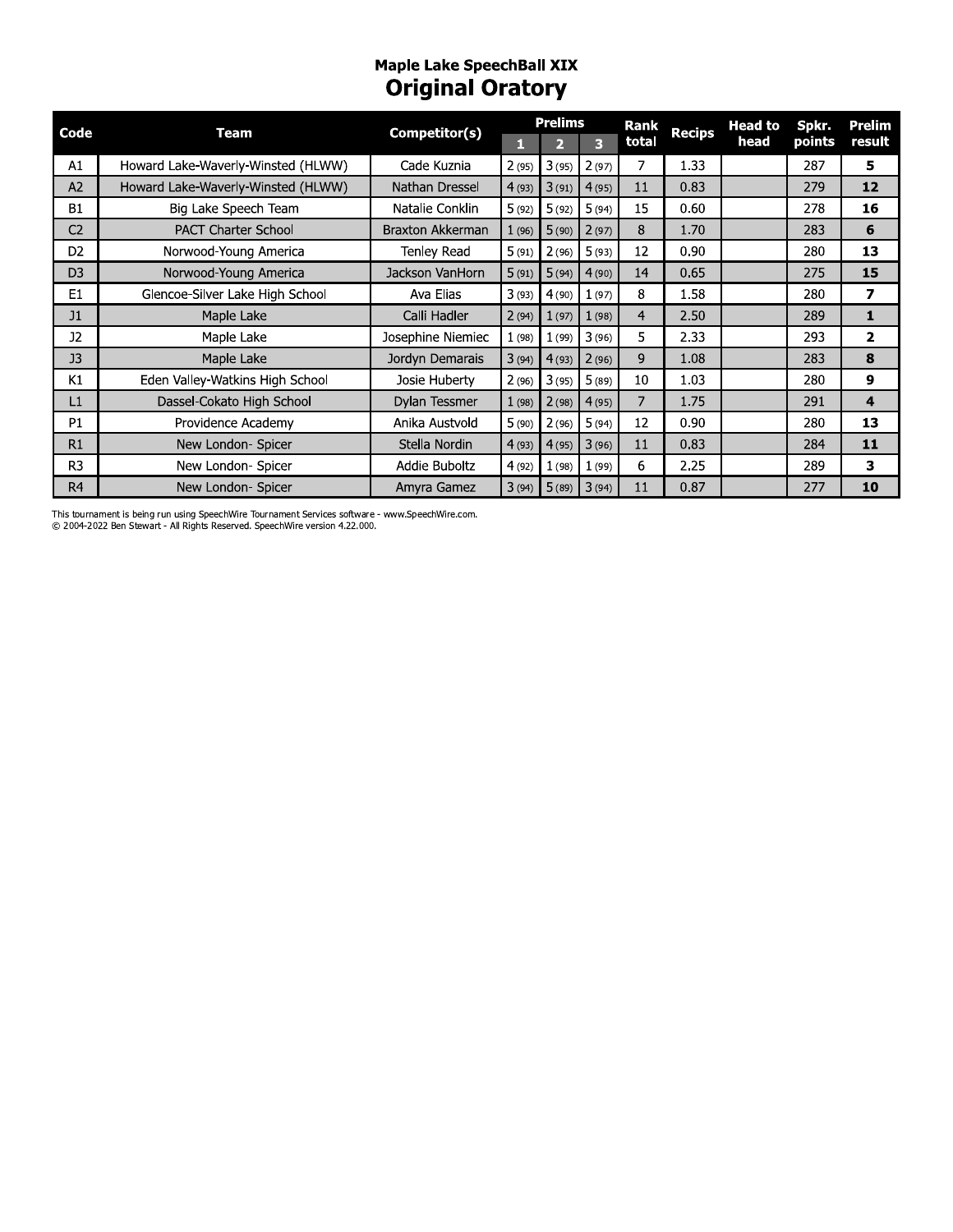#### **Maple Lake SpeechBall XIX Serious Drama**

| Code           | <b>Team</b>                         | Competitor(s)         |       | <b>Prelims</b>          |       | Rank  | <b>Recips</b> | <b>Head to</b> | Spkr.  | <b>Prelim</b>  |
|----------------|-------------------------------------|-----------------------|-------|-------------------------|-------|-------|---------------|----------------|--------|----------------|
|                |                                     |                       | п     | $\overline{\mathbf{2}}$ | 3     | total |               | head           | points | result         |
| A1             | Howard Lake-Waverly-Winsted (HLWW)  | Sophie Swanger        | 2(95) | 4(94)                   | 5(95) | 11    | 0.95          |                | 284    | 13             |
| A2             | Howard Lake-Waverly-Winsted (HLWW)  | Morgan Sawatzke       | 5(94) | 5(88)                   | 4(94) | 14    | 0.65          |                | 276    | 19             |
| C <sub>2</sub> | <b>PACT Charter School</b>          | Gracen Schmid         | 1(99) | 5(90)                   | 2(98) | 8     | 1.70          |                | 287    | 8              |
| C <sub>3</sub> | <b>PACT Charter School</b>          | Abby Thomas           | 3(97) | 1(99)                   | 1(99) | 5     | 2.33          |                | 295    | 4              |
| C <sub>4</sub> | <b>PACT Charter School</b>          | Matthew Phillips      | 1(96) | 1(97)                   | 2(97) | 4     | 2.50          | 3              | 290    | 3              |
| D <sub>2</sub> | Norwood-Young America               | Kailey Twiest         | 3(93) | 4(90)                   | 3(95) | 10    | 0.92          |                | 278    | 12             |
| D <sub>4</sub> | Norwood-Young America               | Kira Weverka          | 2(97) | 5(91)                   | 4(94) | 11    | 0.95          |                | 282    | 14             |
| F1             | Annandale                           | Camryn Moon           | 1(98) | 2(97)                   | 1(99) | 4     | 2.50          | $\overline{2}$ | 294    | $\overline{2}$ |
| G <sub>1</sub> | Belgrade-Brooten-Elrosa High School | Tia Nelson            | 5(95) | 3(95)                   | 2(98) | 10    | 1.03          |                | 288    | 11             |
| H1             | Albany High School                  | Hope Aronson          | 4(99) | 4(95)                   | 3(97) | 11    | 0.83          | 15             | 291    | 15             |
| H <sub>2</sub> | Albany High School                  | Elsi Halvorson        | 5(93) | 5(91)                   | 5(93) | 15    | 0.60          |                | 277    | 20             |
| J1             | Maple Lake                          | <b>Blake Stoeber</b>  | 5(90) | 5(90)                   | 5(92) | 15    | 0.60          |                | 272    | 21             |
| J3             | Maple Lake                          | Hollis Deyo           | 2(98) | 2(96)                   | 5(94) | 9     | 1.20          |                | 288    | 9              |
| K1             | Eden Valley-Watkins High School     | Alayna Haag           | 4(96) | 2(97)                   | 3(96) | 9     | 1.08          |                | 289    | 10             |
| K <sub>2</sub> | Eden Valley-Watkins High School     | Ellexa Orbeck         | 3(96) | 1(99)                   | 3(97) | 7     | 1.67          |                | 292    | 6              |
| L1             | Dassel-Cokato High School           | Sydney Johnson        | 4(95) | 3(95)                   | 4(96) | 11    | 0.83          | 16             | 286    | 16             |
| L2.            | Dassel-Cokato High School           | Annika Soderlund      | 1(99) | 1(99)                   | 1(98) | 3     | 3.00          |                | 296    | 1              |
| L <sub>3</sub> | Dassel-Cokato High School           | Austyn Steinhaus      | 5(92) | 4(94)                   | 4(96) | 13    | 0.70          |                | 282    | 18             |
| Q1             | Pierz                               | Emma Kowalczyk        | 4(93) | 3(96)                   | 5(95) | 12    | 0.78          |                | 284    | 17             |
| R1             | New London- Spicer                  | Autumn Tortorella     | 2(98) | 3(95)                   | 1(99) | 6     | 1.83          |                | 292    | 5              |
| R <sub>2</sub> | New London- Spicer                  | Victoria De Bernardis | 3(97) | $2(98)$ $2(97)$         |       | 7     | 1.33          |                | 292    | $\overline{ }$ |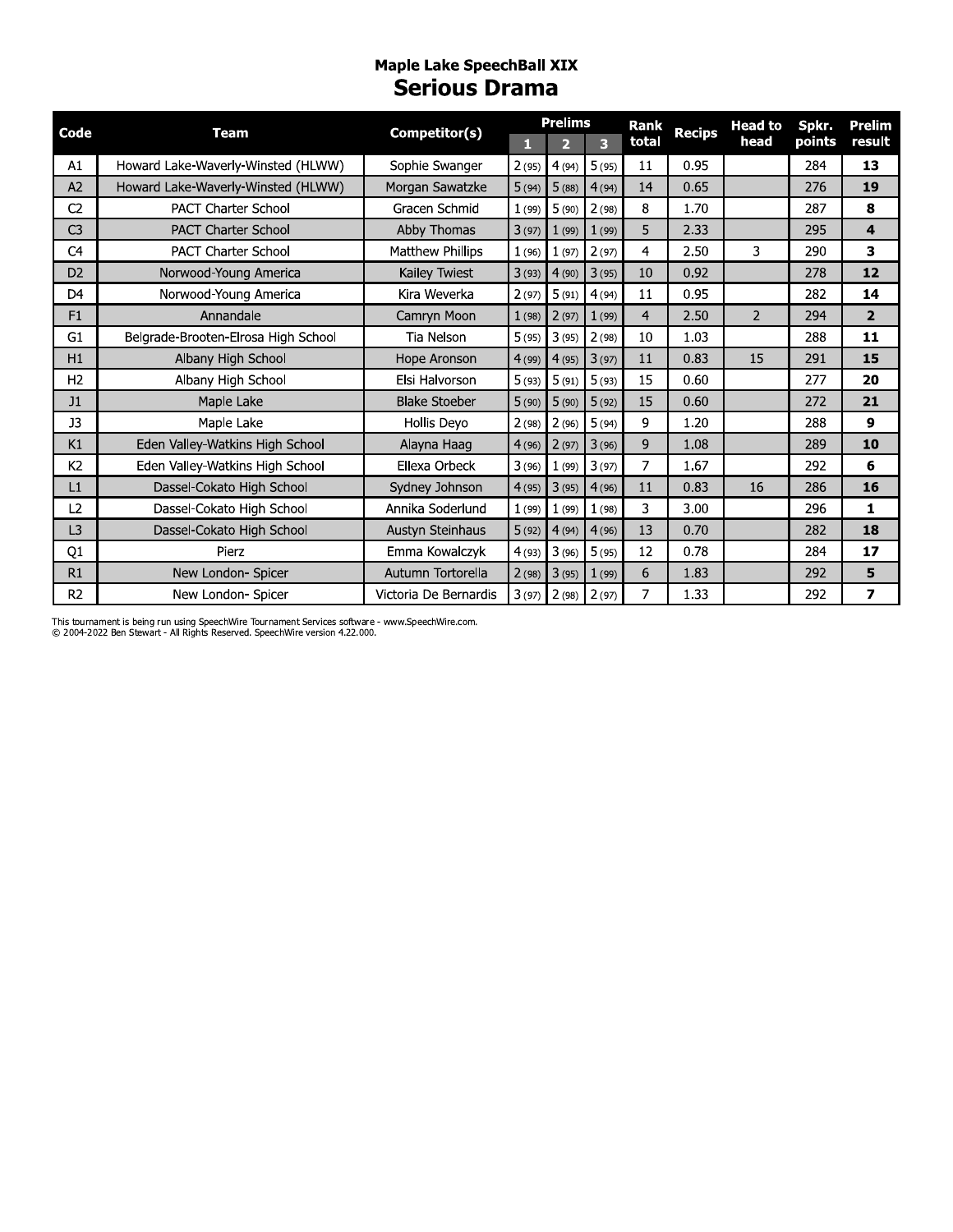#### **Maple Lake SpeechBall XIX Serious Poetry**

| Code           | <b>Team</b>                         | Competitor(s)        |       | <b>Prelims</b>   |       | <b>Rank</b> | <b>Recips</b> | <b>Head to</b> | Spkr.  | Prelim         |
|----------------|-------------------------------------|----------------------|-------|------------------|-------|-------------|---------------|----------------|--------|----------------|
|                |                                     |                      |       |                  | 3     | total       |               | head           | points | result         |
| A1             | Howard Lake-Waverly-Winsted (HLWW)  | Melanie Jetson       | 4(95) | 3(97)            | 5(93) | 12          | 0.78          |                | 285    | 7              |
| <b>B1</b>      | Big Lake Speech Team                | Kayley Young         | 4(95) | 5(88)            | 3(96) | 12          | 0.78          | 8              | 279    | 8              |
| C1             | <b>PACT Charter School</b>          | Matthew Phillips     | 2(98) | 2(99)            | 2(98) | 6           | 1.50          |                | 295    | 4              |
| C <sub>2</sub> | <b>PACT Charter School</b>          | Brycelyn Akkerman    | 5(93) | 5(88)            | 5(91) | 15          | 0.60          |                | 272    | 11             |
| D <sub>1</sub> | Norwood-Young America               | Avery Lueck          |       | $1(99)$ $1(100)$ | (99)  | 3           | 3.00          |                | 298    |                |
| E1             | Glencoe-Silver Lake High School     | Lucia Beste Zehnder  | 2(98) | 2(94)            | 1(99) | 5           | 2.00          |                | 291    | 3              |
| G1             | Belgrade-Brooten-Elrosa High School | Kia Shepersky        | 3(96) | 4(95)            | 4(95) | 11          | 0.83          |                | 286    | 6              |
| H1             | Albany High School                  | Angela Mergen        | 3(97) | 3(93)            | 3(97) | 9           | 1.00          |                | 287    | 5              |
| J1             | Maple Lake                          | Katie Hagen          | 5(94) | 4(92)            | 4(95) | 13          | 0.70          |                | 281    | 9              |
| N1             | Royalton                            | <b>Brooke Wenner</b> | 1(99) | 1(95)            | 2(98) | 4           | 2.50          |                | 292    | $\overline{2}$ |
| P <sub>1</sub> | Providence Academy                  | Anthony Longman      | 5(94) | 5(89)            | 5(90) | 15          | 0.60          |                | 273    | 10             |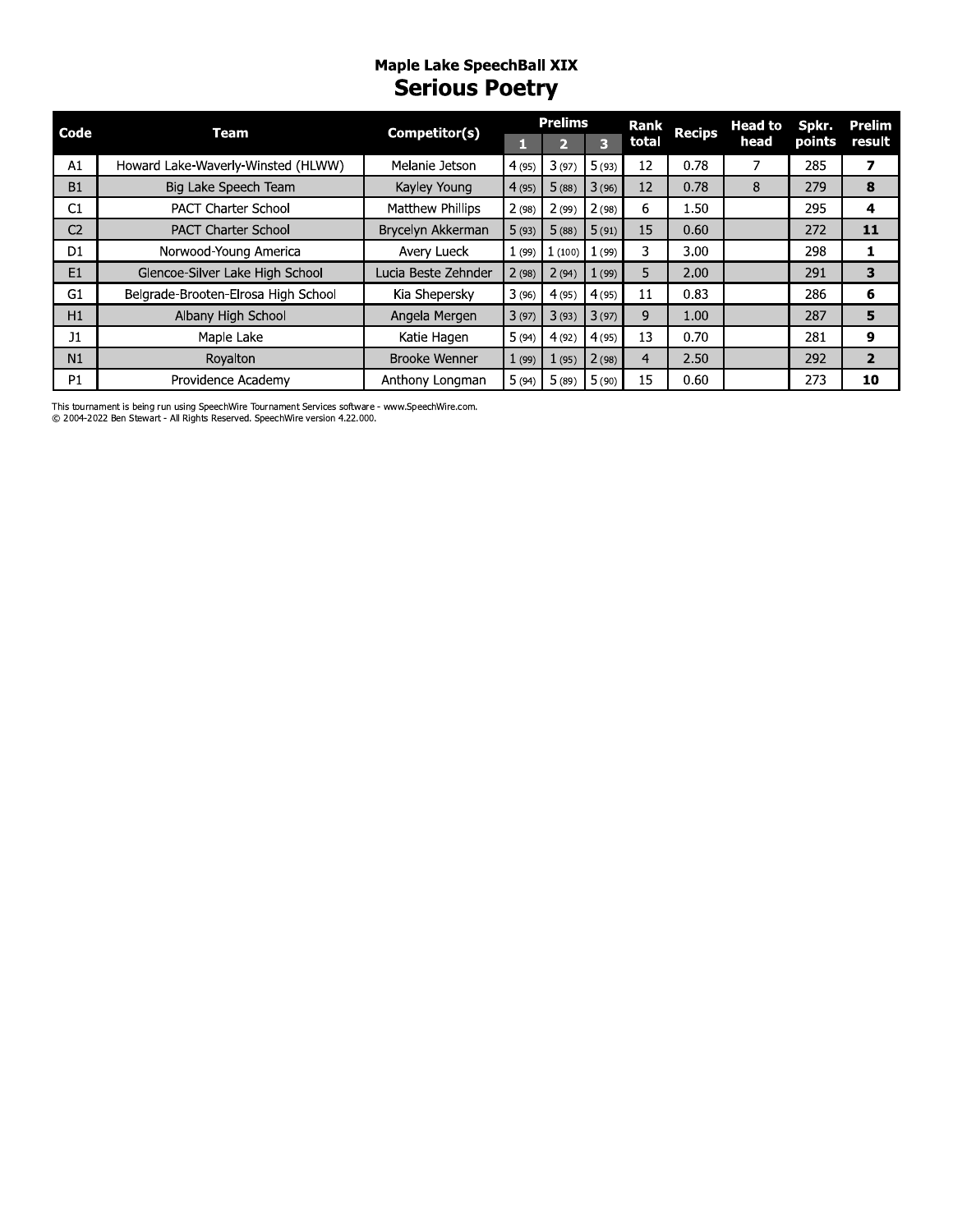#### **Maple Lake SpeechBall XIX Serious Prose**

| Code           | <b>Team</b>                         | Competitor(s)          | <b>Prelims</b> |                         |               | <b>Rank</b> | <b>Recips</b> | <b>Head to</b> | Spkr.  | Prelim         |  |
|----------------|-------------------------------------|------------------------|----------------|-------------------------|---------------|-------------|---------------|----------------|--------|----------------|--|
|                |                                     |                        | П              | $\overline{\mathbf{2}}$ | 3             | total       |               | head           | points | result         |  |
| A1             | Howard Lake-Waverly-Winsted (HLWW)  | Sophia De Leon         | 3(97)          |                         | $1(99)$ 4(95) | 8           | 1.58          |                | 291    | $\overline{ }$ |  |
| A2             | Howard Lake-Waverly-Winsted (HLWW)  | Courtnie Forcier       | 3(96)          | 5(94)                   | 4(95)         | 12          | 0.78          |                | 285    | 13             |  |
| C1             | <b>PACT Charter School</b>          | Adyson Brown           | 4(95)          | 3(97)                   | 3(96)         | 10          | 0.92          | 9              | 288    | 9              |  |
| C <sub>2</sub> | <b>PACT Charter School</b>          | Sadie Ellison          | 4(96)          | 2(98)                   | 5(94)         | 11          | 0.95          | 10             | 288    | 10             |  |
| C <sub>3</sub> | <b>PACT Charter School</b>          | Lucia Kerkes           | 2(97)          | 3(97)                   | 1(99)         | 6           | 1.83          |                | 293    | 4              |  |
| C <sub>4</sub> | <b>PACT Charter School</b>          | Jack Johnson           | 5(93)          | 4(96)                   | 2(95)         | 11          | 0.95          | 11             | 284    | 11             |  |
| E <sub>1</sub> | Glencoe-Silver Lake High School     | Lindsey Juarez Ramirez | 4(93)          | 4(95)                   | 3(93)         | 11          | 0.83          |                | 281    | 12             |  |
| E2             | Glencoe-Silver Lake High School     | Carly Major            | 5(92)          | 5(91)                   | 5(89)         | 15          | 0.60          |                | 272    | <b>16</b>      |  |
| E <sub>3</sub> | Glencoe-Silver Lake High School     | Linette Munoz          | 2(98)          | 2(98)                   | 2(98)         | 6           | 1.50          |                | 294    | 6              |  |
| G1             | Belgrade-Brooten-Elrosa High School | Abbey Schoumaker       | 5(89)          | 5(92)                   | 5(91)         | 15          | 0.60          |                | 272    | <b>16</b>      |  |
| J1             | Maple Lake                          | Eva McClelland         | 1(99)          | 2(98)                   | 2(98)         | 5           | 2.00          |                | 295    | $\mathbf{z}$   |  |
| J2             | Maple Lake                          | Alan Haglin            | 5(93)          | 5(93)                   | 5(91)         | 15          | 0.60          |                | 277    | 14             |  |
| <b>J3</b>      | Maple Lake                          | Emily Larson           | 5(89)          | 5(91)                   | 5(90)         | 15          | 0.60          |                | 270    | 18             |  |
| K1             | Eden Valley-Watkins High School     | Katelyn Utecht         | 3(96)          | 3(97)                   | 4(92)         | 10          | 0.92          | 8              | 285    | 8              |  |
| L1             | Dassel-Cokato High School           | Anika Walkes           | 1(99)          | 4(96)                   | 1(96)         | 6           | 2.25          |                | 291    | 3              |  |
| L2             | Dassel-Cokato High School           | Jessica Workman        | 1(98)          | 1(99)                   | 1(99)         | 3           | 3.00          |                | 296    | $\mathbf{1}$   |  |
| M1             | Paynesville                         | Taylor Bierwerth       | 5(90)          | 5(94)                   | 5(92)         | 15          | 0.60          |                | 276    | 15             |  |
| R1             | New London- Spicer                  | Jackson Barber         | 2(97)          | 1(99)                   | 3(97)         | 6           | 1.83          |                | 293    | 4              |  |